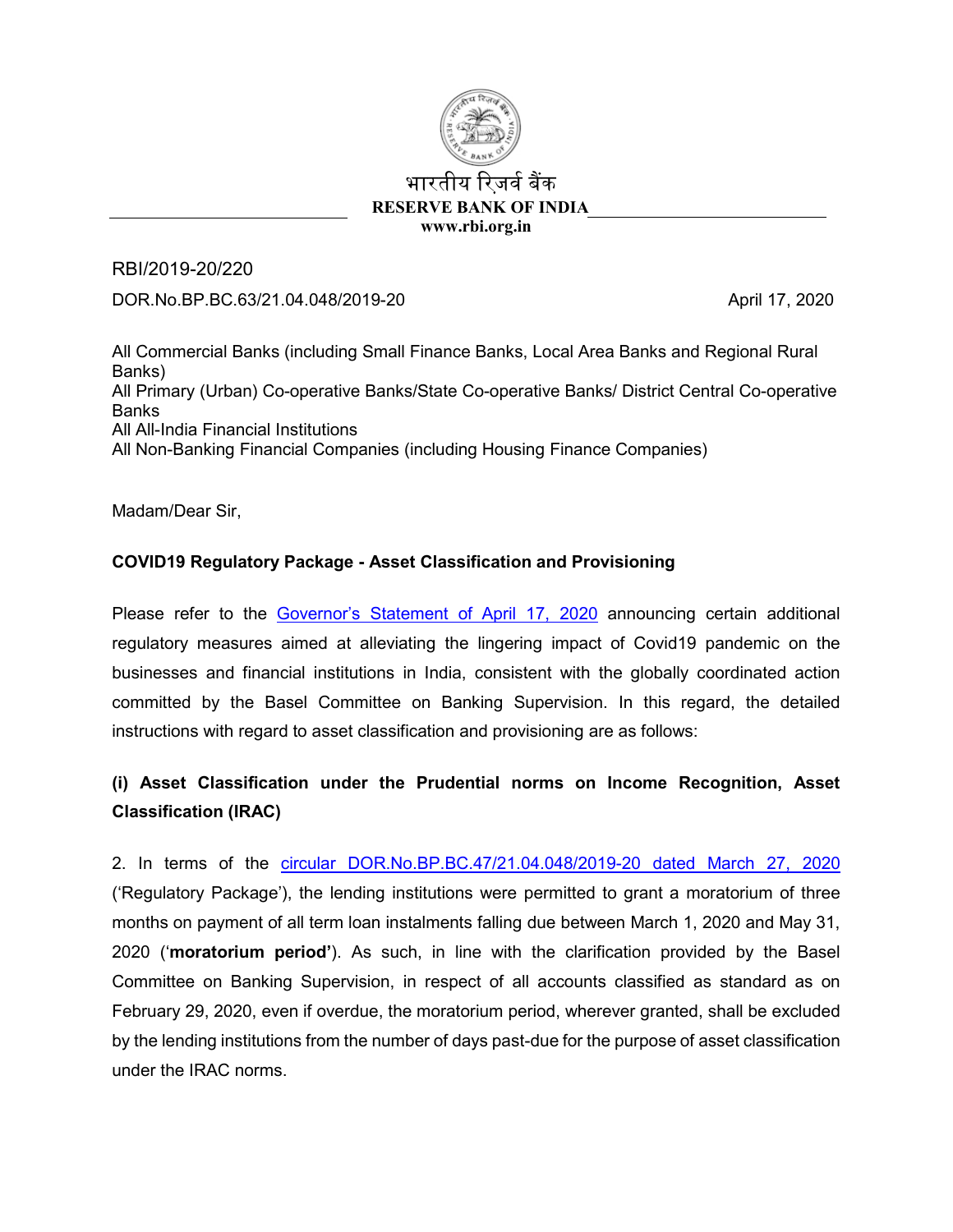3. Similarly in respect of working capital facilities sanctioned in the form of cash credit/overdraft ("CC/OD"), the Regulatory Package permitted the recovery of interest applied during the period from March 1, 2020 upto May 31, 2020 to be deferred ('**deferment period**'). Such deferment period, wherever granted in respect of all facilities classified as standard, including SMA, as on February 29, 2020, shall be excluded for the determination of out of order status.

4. NBFCs which are required to comply with Indian Accounting Standards (IndAS) shall, as hitherto, continue to be guided by the guidelines duly approved by their Boards and as per ICAI Advisories for recognition of the impairments.

### **(ii) Provisioning**

5. In respect of accounts in default but standard where provisions of paragraphs (2) and (3) above are applicable, and asset classification benefit is extended, lending institutions shall make general provisions of not less than 10 per cent of the total outstanding of such accounts, to be phased over two quarters as under:

- (i) Quarter ended March 31, 2020 not less than 5 per cent
- (ii) Quarter ending June 30, 2020 not less than 5 per cent

6. The above provisions may be adjusted against the actual provisioning requirements for slippages from the accounts reckoned for such provisions. The residual provisions at the end of the financial year can be written back or adjusted against the provisions required for all other accounts.

7. The above provisions shall not be reckoned for arriving at net NPAs till they are adjusted against the actual provisioning requirements as under paragraph 6 above. Further, till such adjustments, these provisions shall not be netted from gross advances but shown separately in the balance sheet as appropriate.

8. All other provisions required to be maintained by lending institutions, including the provisions for accounts already classified as NPA as on February 29, 2020 as well as subsequent ageing in these accounts, shall continue to be made in the usual manner.